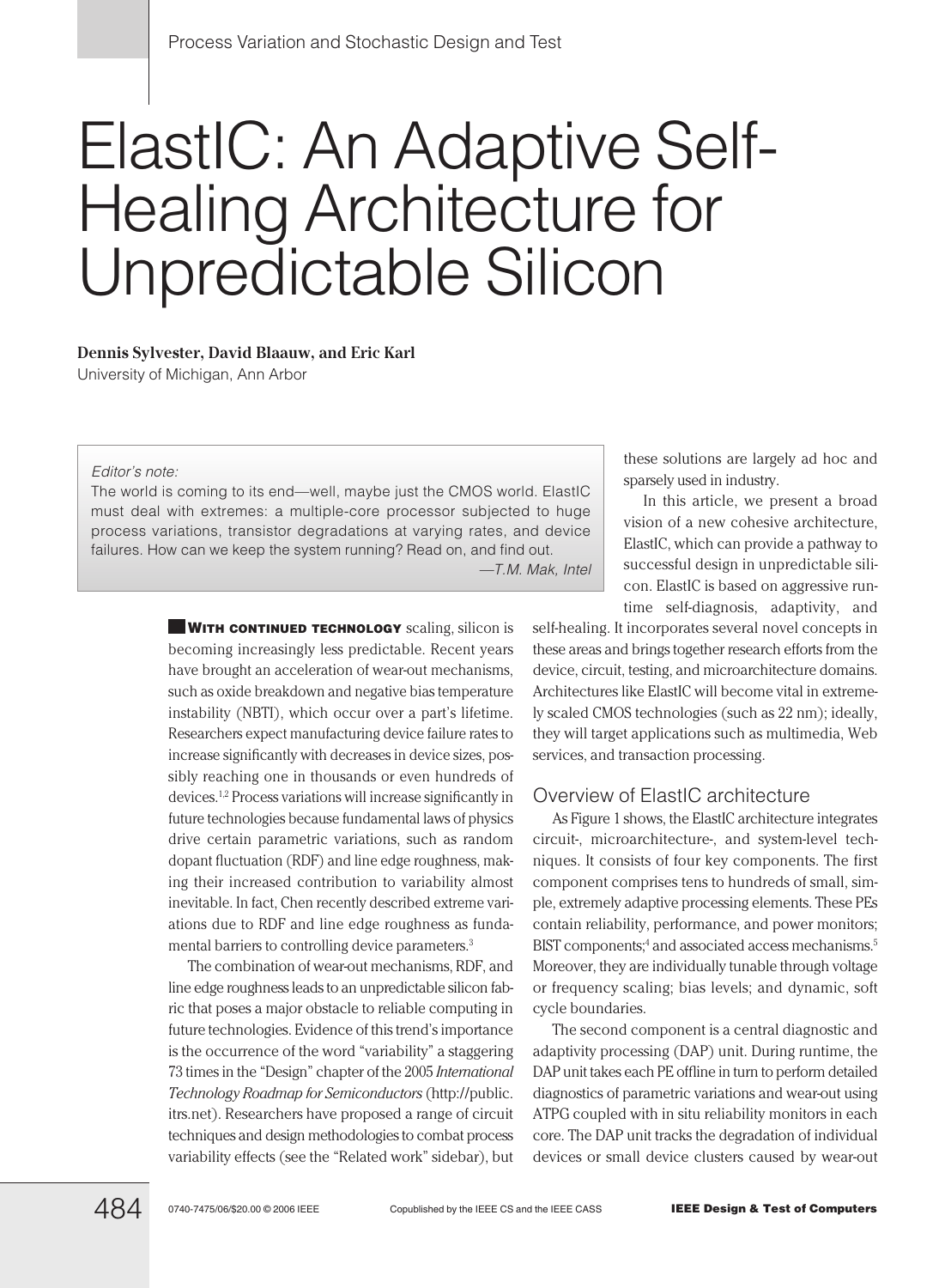# **Related work**

Researchers have proposed various approaches to statistical static timing analysis (SSTA) and optimization, with most major CAD companies now developing tools to help mitigate variation in power consumption and circuit delay during the design phase.<sup>1-3</sup> Although many approaches claim excellent improvements in predicted chip yield, SSTA cannot mitigate lifetime degradation effects on delay and power without the up-front guard-banding cost. SSTA also suffers from scalability issues. Moreover, the body of work validating the benefits of SSTA is limited because thus far researchers have used only simulation and theoretical analysis, not silicon validation, to prove results.

Several circuit techniques for variability mitigation have emerged, including adaptive body bias, which has generated excellent results,<sup>4</sup> but with questionable scalability in advanced processes and in silicon-on-insulator (SoI) and multigate devices. Other techniques include adaptive supply voltage,<sup>5</sup> clock tuning,<sup>6</sup> and variation-tolerant keeper structures in rarely used dynamic circuits.<sup>7</sup> Using an array of these well-studied circuit techniques to tune individual processing elements (PEs) in a multicore system holds great promise for maximizing circuit performance and energy efficiency. You can apply these methods after initial fabrication and throughout the part's lifetime to address the effect of various degradation methods, such as electromigration, oxide wear-out, and negative bias temperature instability (NBTI).

Dynamic reliability management (DRM), which Srinivasan et al. first described,<sup>8</sup> and dynamic thermal management (DTM) techniques address performance degradation in ICs by trying to maintain predictable wear-out or temperature profiles up to a certain threshold. These techniques accomplish this goal using various actuators, such as dynamic supply voltage scaling or clock throttling.<sup>9</sup> Srinivasan et al. presented a multimechanism DRM method for single processors based on a sum-of-failures-in-time approach.8 Their results focus on performance penalties of conservative thermal corners during design. Lu et al. presented a simpler DTM approach that aims to limit the ondie junction and wire temperature to guarantee predicted electromigration lifetime.9 These earlier works considered single-processor systems.<sup>10</sup> However, highly parallel systems with many PEs can more effectively use the monitoring information from DRM or DTM to schedule heterogeneous elements in a multithreaded workload rather than limiting overall system performance.

#### **References**

- 1. C. Visweswariah et al., "First-Order Incremental Block-Based Statistical Timing Analysis," Proc. Design Automation Conf. (DAC 04), ACM Press, 2004, pp. 331- 336.
- 2. H. Chang and S.S. Sapatnekar, "Statistical Timing Analysis Considering Spatial Correlations Using a Single PERT-Like Traversal," Proc. Int'l Conf. Computer-Aided Design (ICCAD 03), IEEE CS Press, 2003, pp. 621-625.
- 3. A. Agarwal, V. Zolotov, and D.T. Blaauw, "Statistical Timing Analysis Using Bounds and Selective Enumeration," IEEE Trans. Computer-Aided Design of Integrated Circuits and Systems, vol. 22, no. 9, Sept. 2003, pp. 1243-1260.
- 4. J. Tschanz et al., "Adaptive Body Bias for Reducing Impacts of Die-to-Die and Within-Die Parameter Variations on Microprocessor Frequency and Leakage," IEEE J. Solid-State Circuits, vol. 37, no. 11, Nov. 2002, pp. 1396-1402.
- 5. J. Tschanz et al., "Effectiveness of Adaptive Supply Voltage and Body Bias for Reducing Impact of Parameter Variations in Low Power and High Performance Microprocessors," IEEE J. Solid-State Circuits, vol. 38, no. 5, May 2003, pp. 826-829.
- 6. P. Mahoney et al., "Clock Distribution on a Multi-core Multithreaded Itanium-Family Processor," Proc. IEEE Int'l Solid-State Circuits Conf. (ISSCC 05), IEEE Press, 2005, pp. 292-293.
- 7. C. Kim et al., "A Process Variation Compensating Technique for Sub-90nm Dynamic Circuits," Proc. IEEE Symp. VLSI Circuits, IEEE Press, pp. 205-206.
- 8. J. Srinivasan et al., "The Case for Lifetime Reliability-Aware Microprocessors," Proc. 31st Ann. Int'l Symp. Computer Architecture (ISCA 04), IEEE CS Press, 2004, pp. 276-287.
- 9. Z. Lu et al., "Interconnect Lifetime Prediction under Dynamic Stress for Reliability-Aware Design," Proc. Int'l Conf. Computer-Aided Design (ICCAD 04), IEEE CS Press, 2004, pp. 327-334.
- 10. E. Karl et al., "Reliability Modeling and Management in Dynamic Microprocessor-Based Systems," Proc. 43rd Design Automation Conf. (DAC 06), ACM Press, 2006, pp. 1057-1060.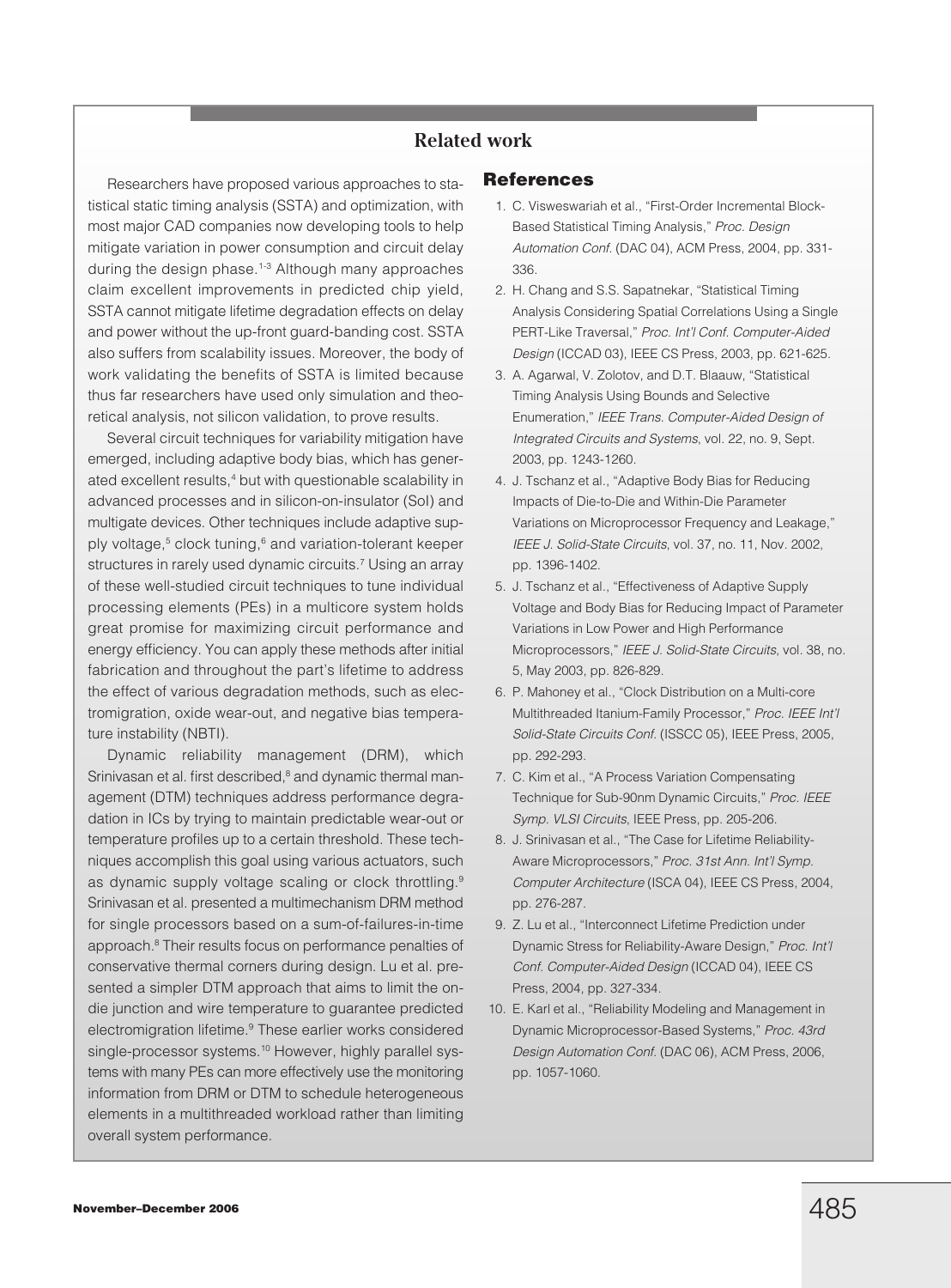

**Figure 1. Overview of proposed ElastIC architecture, showing various processing-element operation modes. Each PE consists of a simple processor architecture with dynamic voltage scaling and tunable flip-flops.**

mechanisms. It then initiates active healing, taking advantage of the reversibility of several wear-out mechanisms such as negative bias temperature instability (NBTI) and electromigration, $6,7$  and tunes the PE for optimal compensation of parametric shifts. (The DAP unit's performance requirements are modest, so it can operate at low voltage and frequency, and it uses aggressive built-in redundancy, making it effectively immune to failure.)

Third, corresponding memory and interconnect systems use integrated error codes and redundancy to address functional failures and parametric shifts. Fourth, a system-level scheduler employs up-to-date reliability degradation and frequency or power trade-offs of individual PEs and memory elements to maximize global system performance under workload constraints.

#### Offline examination and rejuvenation

A key feature of ElastIC is that the DAP unit periodically takes PEs offline for detailed examination and rejuvenation. Many PEs share this unit, thus amortizing its overhead and making significant capabilities in the unit possible. The DAP unit provides the system-level scheduler with up-to-date visibility of each PE's power, performance, and expected lifetime trade-offs. Thus, a dynamic, tunable architecture like ElastIC lets you handle reliability and variation without using overly pessimistic margins for circuit timing and other performance metrics. Rather, the system-level scheduler manages reliability and variation dynamically and adaptively under comprehensive performance, power, and lifetime constraints.

#### Memory and communication structures and PEs

Reliable computing using unpredictable silicon requires fundamentally different approaches for memory and communication structures, as well as for PEs. Memory and interconnect restrict their operation to simple data storage and transmission and hence are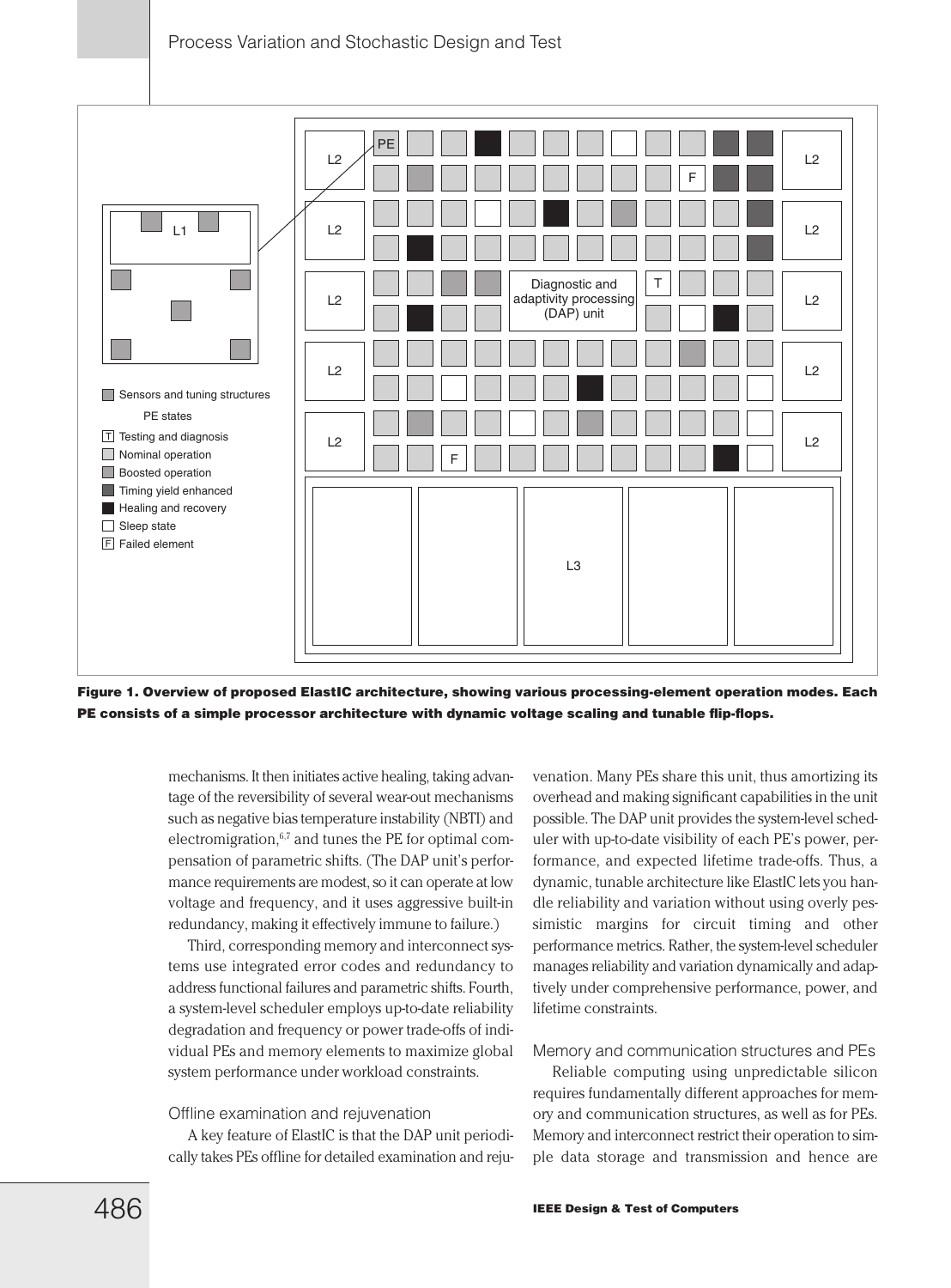amenable to error detection through error codes. Furthermore, because of their regular structure, they address adaptivity using swappable spares. Both of these techniques are well established in memory systems with today's low manufacturing failure rates. Implementing this architecture requires reexamination of these techniques to address failures and parameter shifts at much higher levels. For example, the DAP unit will periodically examine error correction rates for memory and interconnect, and will issue a decree to replace frequently failing portions with spares. Furthermore, to address wear-out mechanisms that slow data transmission in buses, we can either enable spare drivers or use dynamic gate sizing through tunably sized drivers. Because monitored error rates rise with use, either of these alternatives is more desirable than employing a higher  $V_{\text{DD}}$ . In addition, we must address the interface of PEs, each running at its individual frequency and voltage, with ensuing contention and coherency issues.

#### Dynamic diagnosis and adaptivity

PEs' irregular structure makes using error codes and swappable spares ineffective and expensive. Hence, our first main principle for the ElastIC architecture is that it obtains robust operation of PEs through their inherent redundancy and through dynamic diagnosis and adaptivity. Our second principle is that exchanging one large, deeply pipelined processor for many small PEs, each with shallow pipelines, improves overall system reliability and predictability. A single failure disables only one of many PEs, and process variations average out over logic depth, so shallow pipelines with deep logic tend to exhibit less susceptibility to variation and parametric shifts. The optimal trade-off between pipelining, parallelism, and power-performance requires selecting the number of PEs and pipeline depth while maximizing reliability and predictability. The ElastIC architecture's third and central principle is that it addresses the impact of unpredictable silicon through the DAP unit's dynamic monitoring and tuning along with system-level scheduling.

# Reliability monitoring, self-healing, and performance tuning

After taking a PE offline, the DAP unit employs in situ reliability, performance, and power sensors, along with predetermined ATPG vectors, to obtain individual observability of individual gates' or small gate clusters' reliability degradation and performance. For example,

Tracking the characteristics of individual devices or small clusters lets the DAP unit take three actions: First, it initiates active healing of particularly damaged clusters, taking advantage of the reversibility of several reliability effects. Examples include reversing currents in supply networks and interconnect to increase electromagnetic median time to failure (MTF) in targeted highstress areas (which requires designing the power grid accordingly, incurring some acceptable overhead) or forcing periods of inactivity for portions of the PE to allow NBTI recovery.

Second, the DAP unit addresses detected delay shifts by tuning the processor with adaptive cycle-stealing elements built into the flip-flops. In this approach, as Figure 2 shows, the DAP unit controls short tunable periods of transparency in each flip-flop to provide an extra timing margin through cycle stealing on critical paths. This transparency makes it possible to average out delay variation in successive stages; hence, this approach is superior to intentional clock skew control—even adaptive clock skew control. Furthermore, we can cluster these flip-flops into sets, with each set sharing transparency controls, thereby reducing overhead to a feasible level. Adaptive transparency results in a direct trade-off between setup and hold time constraints, which the DAP unit can optimally control before placing the PE back online.

Third, the DAP unit conducts detailed performance and power characterization of a PE by testing functional operation at different clock frequencies and operating voltages. Using this data, the DAP unit generates a comprehensive model of reliability degradation, performance, and power trade-offs for use by the systemlevel scheduler.

#### System-level scheduling

Given the trade-off model, the system-level scheduler maximizes global system performance by optimally assigning each processor's voltage and frequency. In addition, in situ sensors monitor temperature for various architectural components—a necessary input for the underlying reliability and power models. The dynamic reliability scheduler makes it possible to limit voltage operation to the actual observed reliability degradation, given lifetime requirements. Dynamically setting the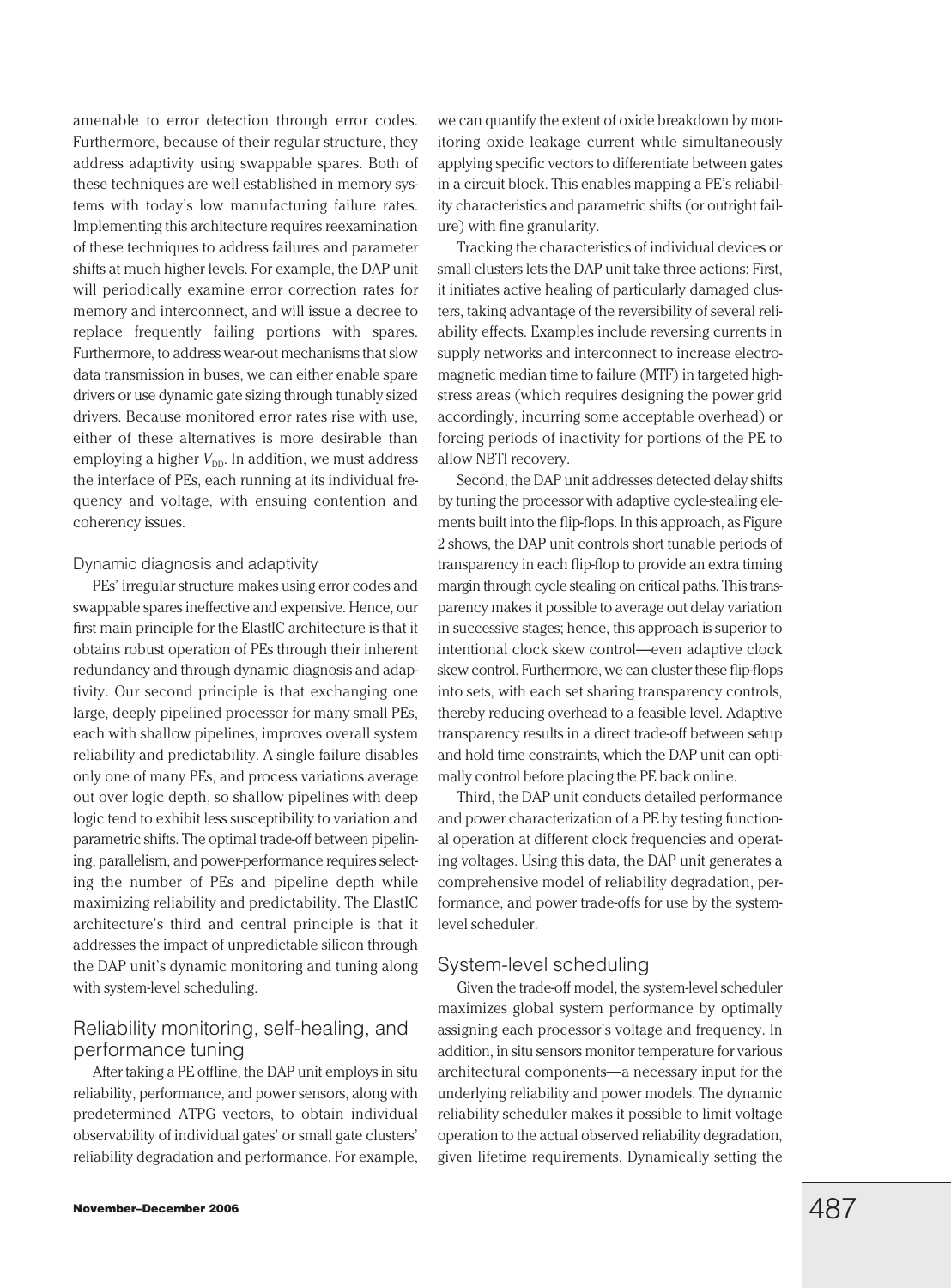

**Figure 2. Benefit of tunable flip-flop transparency windows for maintaining performance under static and dynamic variability sources.**

maximum limit on supply voltage operation exchanges conservative margins with dynamically managed reliability. The scheduler can also steer processor traffic on the basis of the behavior it learns about each PE—for instance, fast leaky cores and slow cores present different reliability, power, voltage scalability, and performance trade-offs. For example, tasks with low switching activities attain better energy efficiency when mapped to low-leakage PEs. On the other hand, we can scale the voltage for fast PEs more aggressively to yield acceptable leakage while maintaining reasonable performance.

Besides running PEs above their reliability capacity followed by periods of self-healing, ElastIC can leverage the novel concept of disposable transistors, which involves severely overstressing certain components for short periods of time to achieve otherwise impossible performance levels (thus, there are short periods of boosted performance in which device degradation averages over time to normal degradation). Using disposable PEs lets us schedule critical or sequential threads to PEs with a very short lifetime but ultrahigh performance. The goal is to have a system that schedules individual PEs disparately to maximize the capabilities of the highly unpredictable underlying silicon fabric, and to purposely drive the system to the limit at its end-of-life point.

#### Design and implementation

Other features of ElastIC that require careful investigation include

- employing several different architectures for the PEs rather than a single architecture,<sup>8</sup> which would broaden the power-performance design space and let the system-level scheduler more intelligently steer tasks to appropriate cores;
- using compiler directives to determine when to apply overdrive voltages, which can boost performance for portions of code having significant data dependencies or sequential bottlenecks that delay execution of subsequent parallelizable code fragments; and
- addressing soft errors with our proposed techniques as well as other techniques, such as extensions to Razor-style methods<sup>9</sup> and other efforts in this area for example, work by Zhang and Shanbhag<sup>10</sup> and by Nicolaidis.<sup>11</sup>

Designing a highly adaptive architecture like ElastIC is challenging because there are no approaches that incorporate adaptive techniques directly into the design process. A new design optimization framework is necessary. So, we suggest an approach based on variation space sampling, which is ideally suited to adaptive microarchitecture-level techniques. This approach statistically samples the process space and then uses wellestablished, fast deterministic approaches to optimize the design at each sampled process condition. We can then construct probability distributions of the optimal design parameters to guide the optimization. Based on the successful use of this technique in other areas,<sup>12</sup> it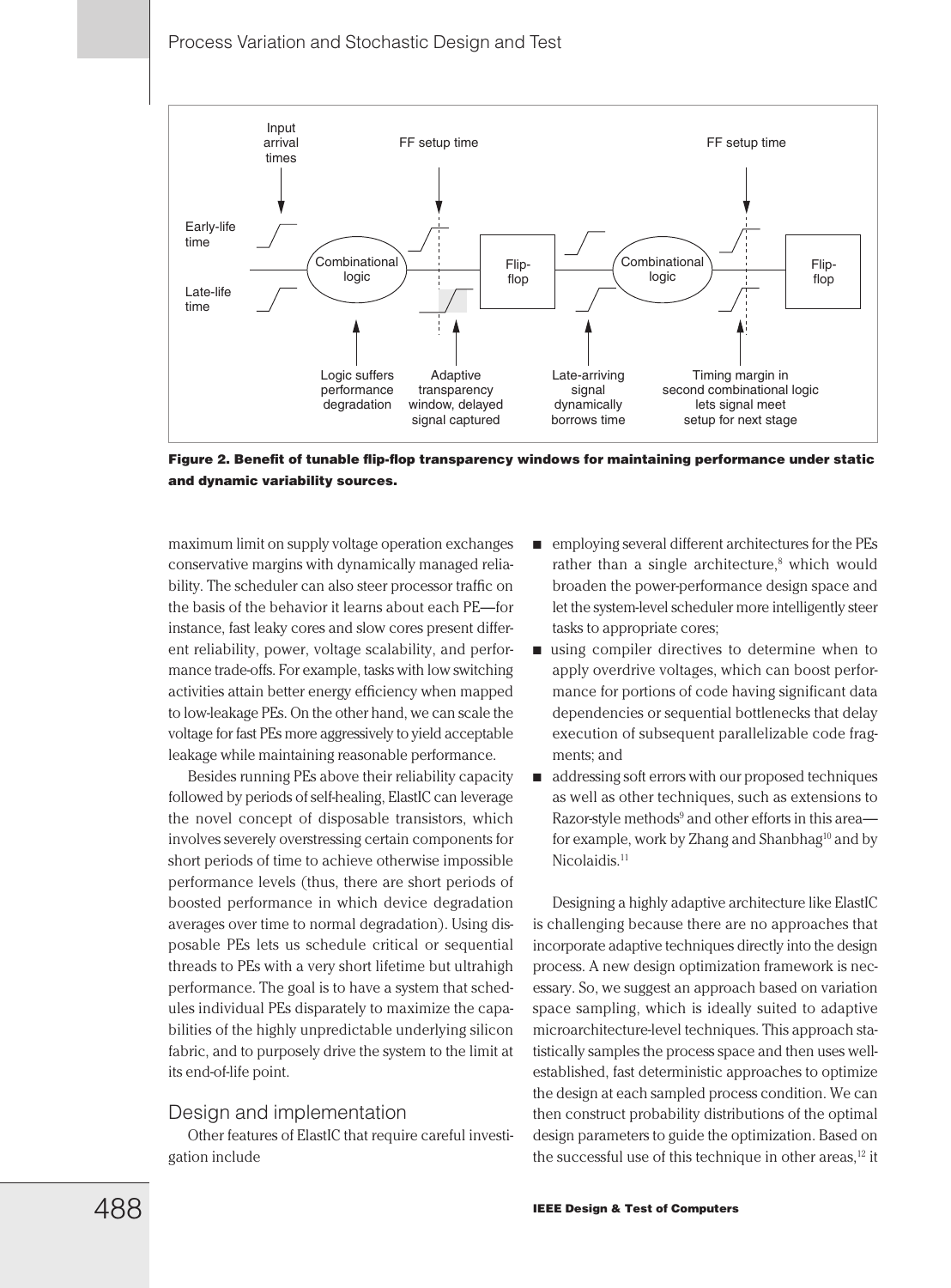should also be valuable for architectural optimizations and clustering of the adaptive transparency flip-flops.

An extremely adaptive architecture obviously relies heavily on information gathered from the in situ monitoring circuits. Multiuse sensors that can characterize performance, degradation, and power consumption at fine granularities are critical to the ElastIC architecture. Striking the proper balance between estimation accuracy and area or power overhead is essential to providing value through this system-level approach to variability mitigation. Figure 3 illustrates this trade-off.

**THE EXTREME ADAPTIVITY CONCEPT** proposed here is applicable to other more mainstream (that is, not massively multicore) architectures. It's also possible to leverage many of the concepts such as active self-healing, soft-edge flip-flop tuning for enhanced timing yield, and dynamic reliability management (including disposable transistors) independently of the ElastIC architecture. Developing small, low-power sensors to be embedded throughout systems implementing the ElastIC architecture is a current focus of ongoing research. Analyzing the impact of process variations on sensor-based dynamic reliability management (DRM) is another area that merits further exploration. Understanding the behavior and mechanics of breakdown at the device and circuit levels for various wear-out mechanisms will allow meaningful new strategies to be developed at the functional block or system level, and aid the predictionbased models used in most DRM schemes.

# **References**

- 1. J.M. Rabaey, "Design at the End of the Silicon Roadmap," Proc. 10th Asia and South Pacific Design Automation Conf. (ASP-DAC 05), ACM Press, 2005, pp. 1-2.
- 2. S. Borkar, "Designing Reliable Systems from Unreliable Components: The Challenges of Transistor Variability and Degradation," IEEE Micro, vol. 25, no. 6, Nov./Dec. 2005, pp. 10-16.
- 3. T.C. Chen, "Where CMOS Is Going: Trendy Hype vs. Real Technology," Proc. IEEE Int'l Solid-State Circuits Conf. (ISSCC 06), IEEE Press, 2006, pp. 1-18.
- 4. V.D. Agrawal et al., "Built-in Self-Test for Digital Integrated Circuits," AT&T Technical J., vol. 73, no. 2, Mar.-Apr. 1994, pp. 30-39.
- 5. Y. Zorian, E.J. Marinissen, and S. Dey, "Testing Embedded-Core-Based System Chips," Computer, vol. 32, no. 6, June 1999, pp. 52-60.
- 6. S. Rangan, N. Mielke, and E.C.C. Yeh, "Universal Recovery Behavior of Negative Bias Temperature Insta-



**Figure 3. Diminishing difference between sensor-predicted lifetime and actual lifetime as sensor density increases. Using a four-level hierarchical variation model for each device's oxide thickness, threshold voltage, and channel length and width, this plot shows the effect of variation on sensors used for reliability management decisions based on oxide degradation. Increasing sensor density improves lifetime prediction and requires less guard banding for on-die voltage and temperature limits.**

bility," Proc. IEEE Int'l Electron Devices Meeting (IEDM 03), IEEE Press, 2003, pp. 14.3.1-14.3.4.

- 7. C.-U. Kim et al., "Effect of Current Reversal on the Failure Mechanism of Al-Cu-Si Narrow Interconnects," J. Electron Materials, vol. 25, no. 2, Feb. 1996, pp. 293-296.
- 8. R. Kumar et al., "Single-ISA Heterogeneous Multi-Core Architectures: The Potential for Processor Power Reduction," Proc. 36th Ann. ACM/IEEE Int'l Symp. Microarchitecture (Micro 36), IEEE CS Press, 2003, pp. 81-92.
- 9. D. Ernst et al., "Razor: A Low-Power Pipeline Based on Circuit-Level Timing Speculation," Proc. 36th Ann. ACM/IEEE Int'l Symp. Microarchitecture (Micro 36), IEEE CS Press, 2003, pp. 7-18.
- 10. M. Zhang and N. Shanbhag, "A CMOS Design Style for Logic Circuit Hardening," Proc. IEEE Int'l Reliability Physics Symp., IEEE Press, 2005, pp. 223-229.
- 11. M. Nicolaidis, "Time Redundancy Based Soft-Error Tolerance to Rescue Nanometer Technologies," Proc. IEEE VLSI Test Symp. (VTS 99), IEEE CS Press, 1999, pp. 86-94.
- 12. S.H. Kulkarni, D. Sylvester, and D. Blaauw, "A Statistical Approach to Body Bias Clustering for Postsilicon Tuning," to be published in Proc. Int'l Conf. Computer-Aided Design (ICCAD 06), IEEE CS Press, 2006.